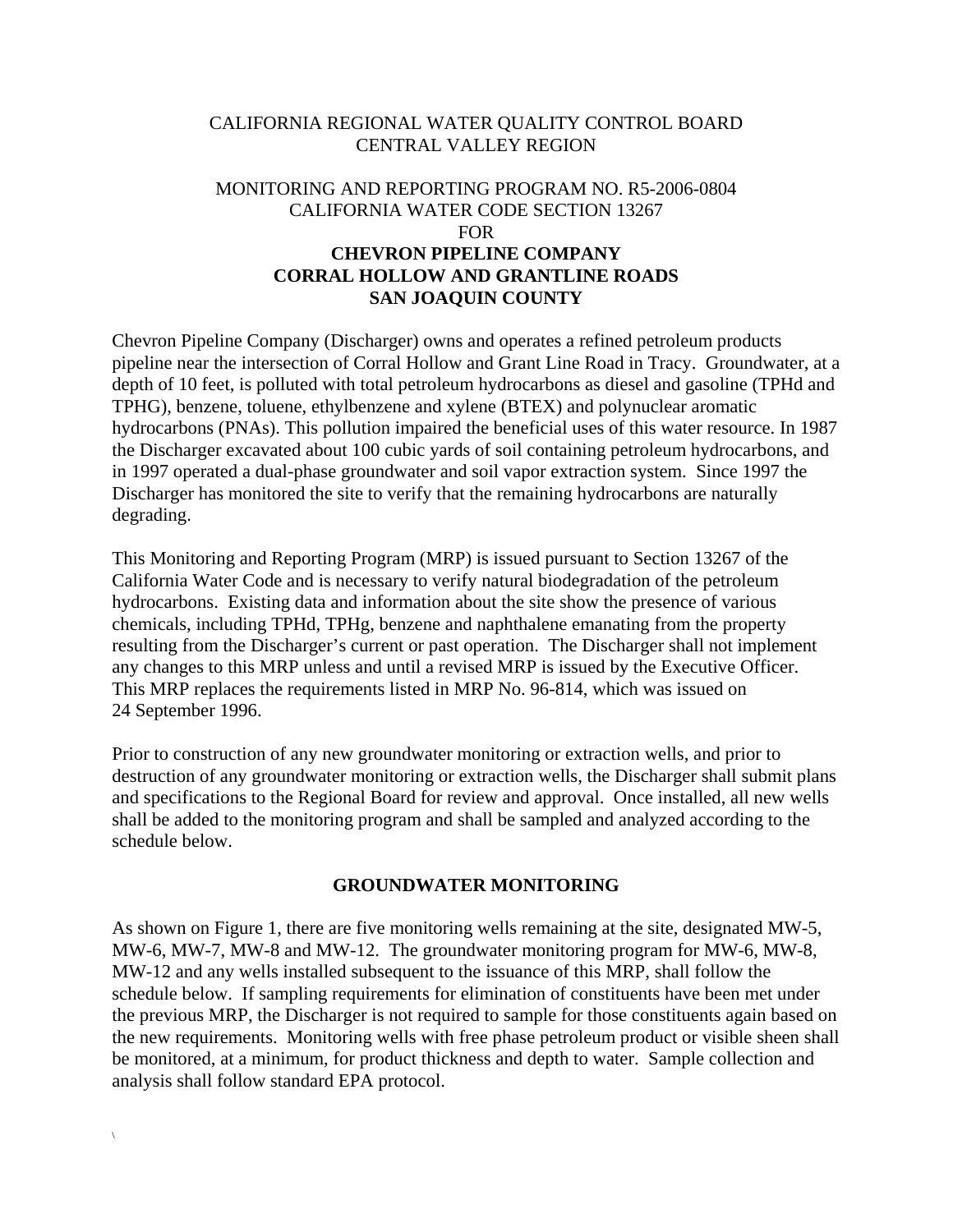| <b>Constituents</b>                       | <b>EPA Analytical Method</b> | <b>Maximum Practical</b><br><b>Quantitation Limit</b><br>$(\mu g/I)^{1}$ | <b>Sampling</b><br>Frequency |
|-------------------------------------------|------------------------------|--------------------------------------------------------------------------|------------------------------|
| Depth to Groundwater                      |                              | $---$                                                                    | Semi-annually                |
| Total Petroleum Hydrocarbons <sup>2</sup> | 8015M                        | 50                                                                       | Semi-annually                |
| Benzene                                   | 8020 or 8260B                | 0.5                                                                      | Semi-annually                |
| Toluene                                   | 8020 or 8260B                | 0.5                                                                      | Semi-annually                |
| Ethylbenzene                              | 8020 or 8260B                | 0.5                                                                      | Semi-annually                |
| Xylene                                    | 8020 or 8260B                | 0.5                                                                      | Semi-annually                |
| PAHs <sup>3</sup>                         | 8270                         | Varies                                                                   | Semi-annually                |

<sup>1</sup> For nondetectable results. All concentrations between the Method Detection Limit and the Practical Quantitation Limit shall be reported as trace.<br><sup>2</sup> Quantify Total Petroleum Hydrocarbons as gas (TPHg) and as diesel (TPHd). Analyses shall be done without

silica gel cleanup.<br><sup>3</sup> Polynuclear Aromatic Hydrocarbons.

\_\_\_\_\_\_\_\_\_\_\_\_\_\_\_\_\_\_\_\_\_\_\_

## **REPORTING**

When reporting the data, the Discharger shall arrange the information in tabular form so that the date, the constituents, and the concentrations are readily discernible. The data shall be summarized in such a manner as to illustrate clearly the compliance with this Order. As required by the California Business and Professions Code Sections 6735, 7835, and 7835.1, all reports shall be prepared by a registered professional or their subordinate and signed by the registered professional.

The Discharger shall submit semiannual electronic data reports, which conform to the requirements of the California Code of Regulations, Title 23, Division 3, Chapter 30. The semiannual reports shall be submitted electronically over the internet to the Geotracker database system by the 1st day of the second month following the end of the second and fourth calendar quarters **(i.e., by 1 February and 1 August),** until such time as the Executive Officer determines that the reports are no longer necessary.

Semi-annual reports shall be submitted to the Regional Board by the 1st day of the second month following the end of the second and fourth calendar quarters **(i.e., by 1 February and 1 August)** until such time as the Executive Officer determines that the reports are no longer necessary. Each semi-annual report shall include the following minimum information:

(a) a description and discussion of the groundwater sampling event and results, including trends in the concentrations of pollutants and groundwater elevations in the wells, how and when samples were collected, and whether the pollutant plume(s) is delineated;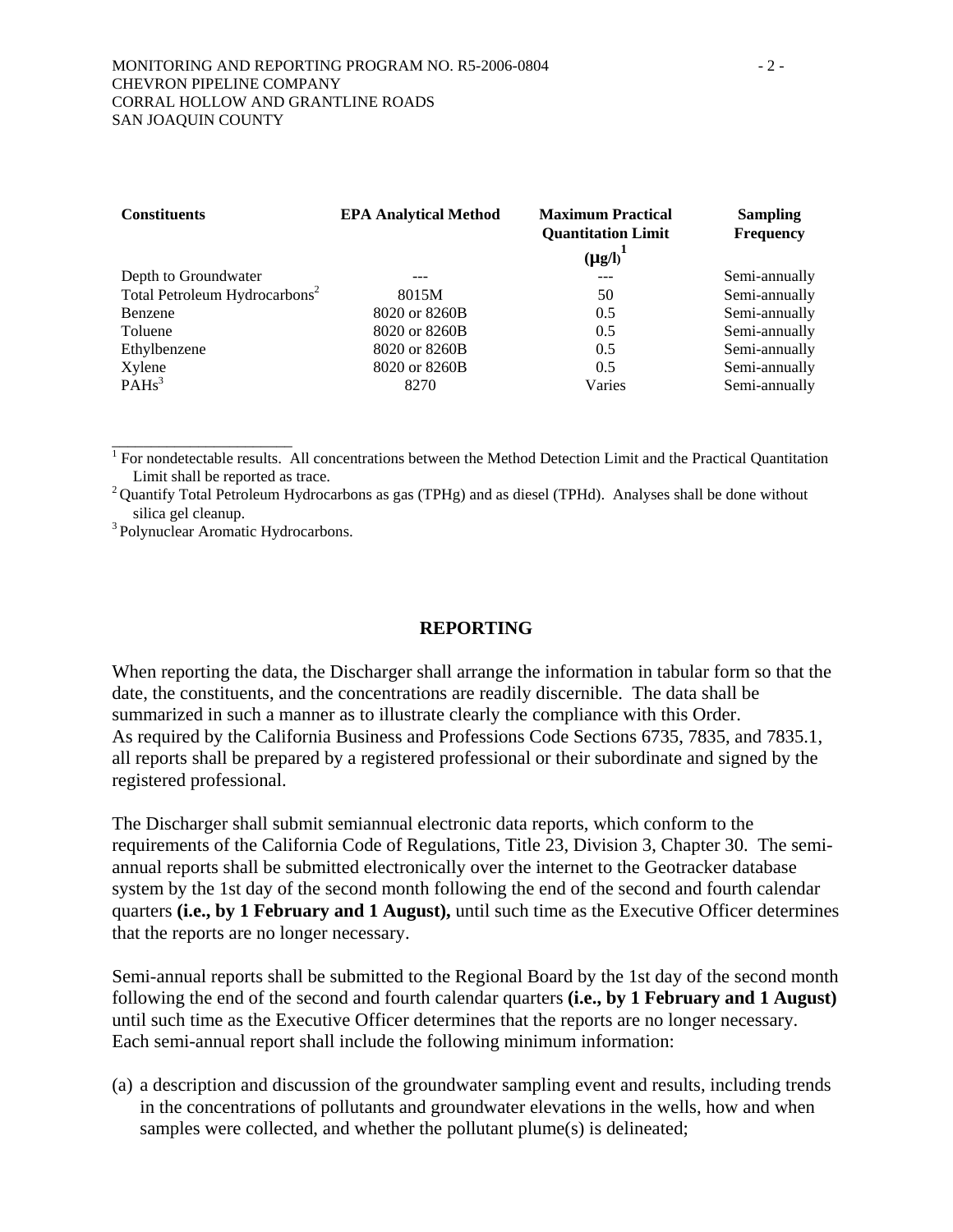- (b) field logs that contain, at a minimum, water quality parameters measured before, during, and after purging, method of purging, depth of water, volume of water purged, etc.;
- (c) a table showing well construction details such as well number, groundwater zone being monitored, coordinates (longitude and latitude), ground surface elevation, reference elevation, elevation of screen, elevation of bentonite, elevation of filter pack, and elevation of well bottom;
- (d) a table showing historical lateral and vertical (if applicable) flow directions and gradients;
- (e) cumulative data tables containing the water quality analytical results and depth to groundwater;
- (f) a copy of the laboratory analytical data report;
- (g) if applicable, the status of any ongoing remediation, including cumulative information on the mass of pollutant removed from the subsurface, system operating time, the effectiveness of the remediation system, and any field notes pertaining to the operation and maintenance of the system; and
- (h) if applicable, the reasons for and duration of all interruptions in the operation of any remediation system, and actions planned or taken to correct and prevent interruptions.

An Annual Report shall be submitted to the Regional Board by **1 February** of each year. This report shall contain an evaluation of the effectiveness and progress of the investigation and remediation, and may be substituted for the second semi-annual monitoring report. The Annual Report shall contain the following minimum information:

- (a) both tabular and graphical summaries of all data obtained during the year;
- (b) a discussion of the long-term trends in the concentrations of the pollutants in the groundwater monitoring wells;
- (c) an analysis of whether the pollutant plume is being captured by an extraction system or is continuing to spread;
- (d) a description of all remedial activities conducted during the year, an analysis of their effectiveness in removing the pollutants, and plans to improve remediation system effectiveness;
- (e) an identification of any data gaps and potential deficiencies/redundancies in the monitoring system or reporting program; and
- (f) if desired, a proposal and rationale for any revisions to the groundwater sampling plan frequency and/or list of analytes.